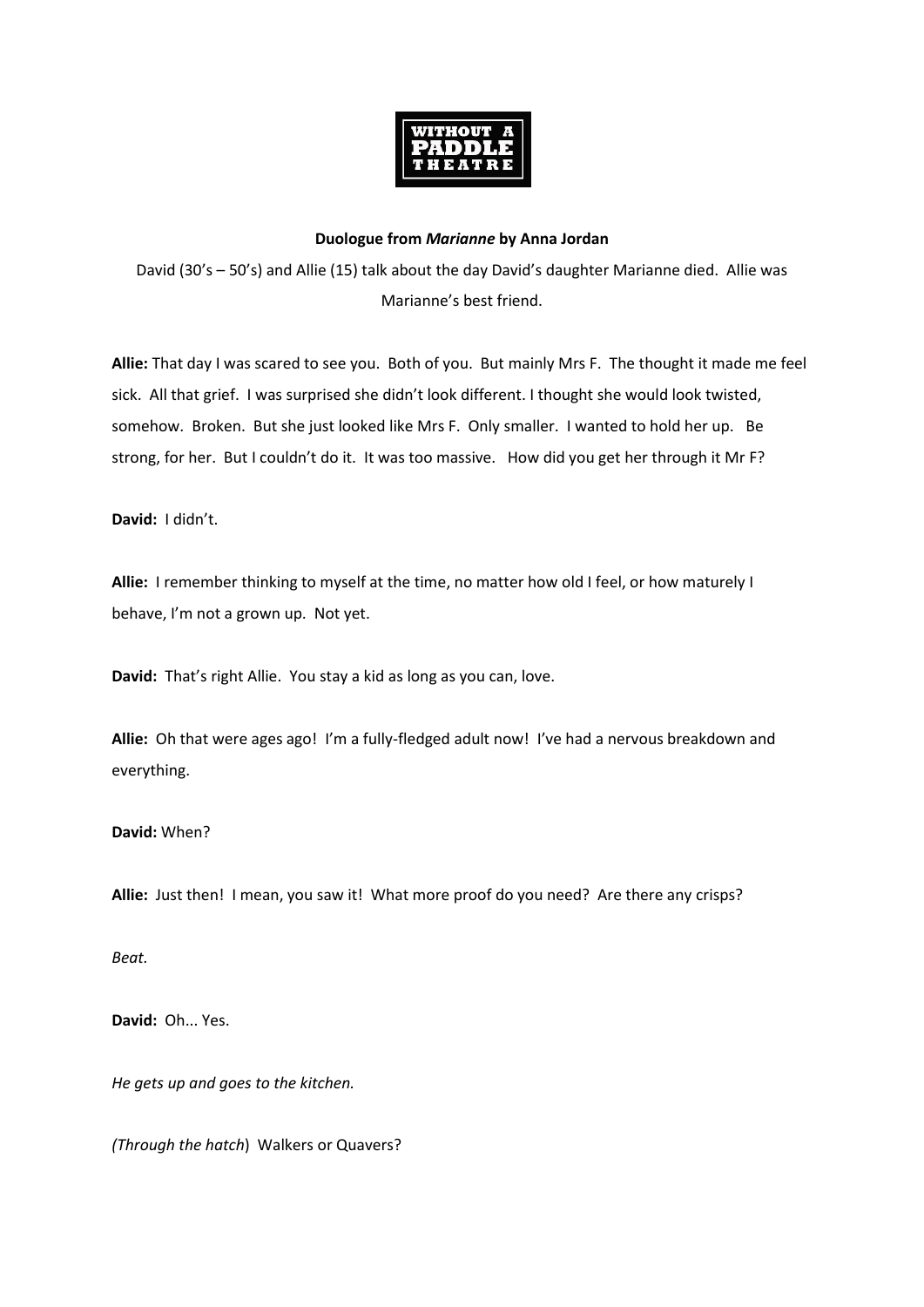**Allie:** Oh, Quavers.

*He comes back in. He chucks her a packet. She munches away for a while. Pause.* 

**Allie:** What about you Mr F?

**David:** Me?

**Allie:** How did you get through it?

**David:** I'm not sure that I did. I have my comics. And my plants. I like a drink. I like to be quiet. When I'm with the plants, there's a sense of quiet. When I sit in the shop, and I read my comics, there's peace. I can breathe.

**Allie:** But comics are for kids.

**David:** No! No they're not! And it's not just comics. There's annuals too, and first editions. It's not the Americans I like, the superhero's*, X-Men* and *Captain America.* No, my favourites are *Tin Tin, Dennis the Menace, Just William*. I like them because, well, they never grow up. I think I would have rather liked that. To stay a child, forever.

**Allie:** Yuk! I hated being a child. I couldn't wait to grow up!

**David:** Yes, well, I suppose girls are different than boys.

## *Beat*

**Allie:** Do you not think that, well, what Mrs F does, all the screaming, and crying and shouting. That you might *need* to do a bit of that. In order to …move on.

**David:** I don't know. I don't know that I want to 'move on'.

**Allie:** I mean, if you just sit quietly, and it's always just *there*, it might never get better.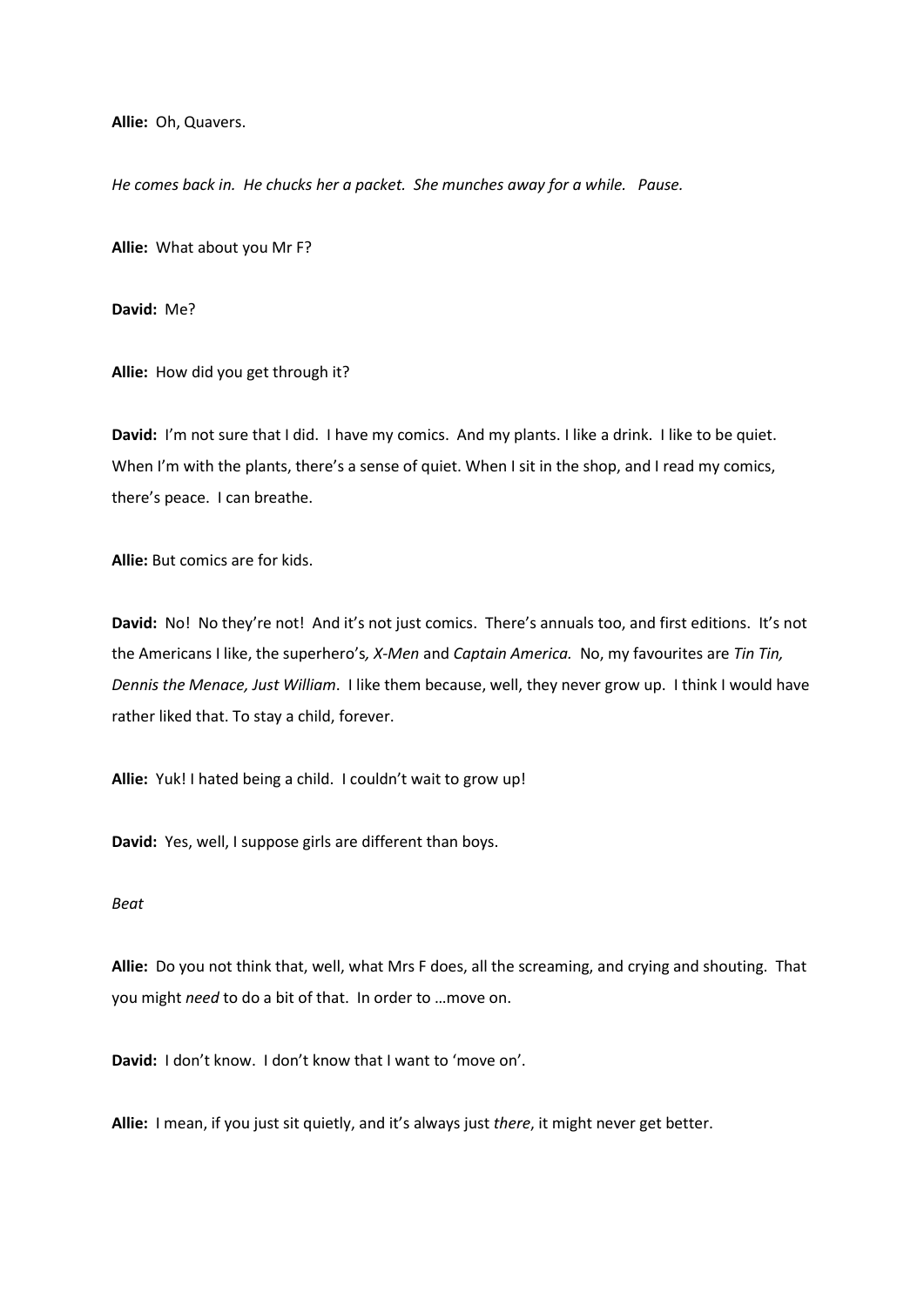**David:** Maybe. I don't know.

**Allie:** No. Well, I suppose women are different than men.

*David smiles. Pause*

**Allie**: Do you believe in life after death?

**David:** (*Quickly*) Oh – I can't talk about that with you, Allie. I can't talk about that.

*Beat*

**Allie:** I don't know what to think.

**David:** No. Me neither.

**Allie:** Someone read out this poem in assembly. It goes something like: 'Death is nothing at all; I have only slipped away into the next room'.

**David:** *(Joining in with Allie, in unison)* 'I have only slipped away into the next room.'

**Allie:** You know it!

**David:** Yes. Someone sent it to us.

**Allie:** I really liked the idea at first. I focused on it. I used to imagine, while we were in the kitchen, eating our tea, she was sitting in the lounge, watching TV. Or when I was lying in bed at night, she'd be next door, it the bathroom, sitting on the loo or something. But she was bored, lonely. Waiting for me to come in and play with her, like when we were little. Then if I tried to walk into the room she was in, she'd have to move to the next. We couldn't be together. It was no comfort at all, really. It should have been 'Death is nothing at all. I am standing right beside you. I'm pulling stupid faces at you, and flicking your ear in that annoying way I always did.' That would have made me feel better.